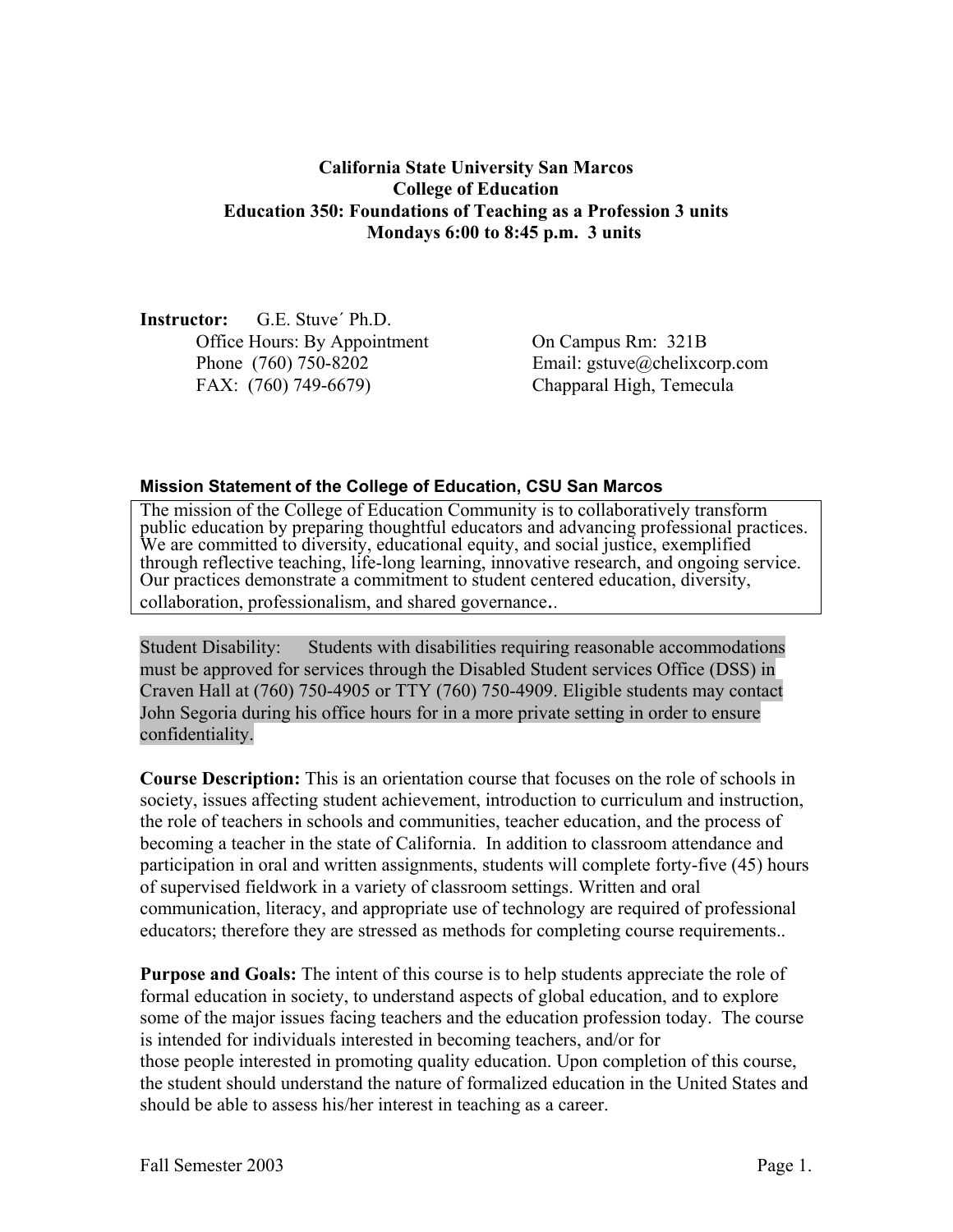Major topics include:

- Understanding the role of schools in society.
- Exploring philosophies and contemporary issues in education.
- Understanding the history, rationale, and legal foundations of inclusive education.
- Understanding the qualifications and credentialing process to teach in California.
- Understanding and appreciating the student as an individual.
- Assessing the roles of teachers in schools and in the education of all children.
- Understanding factors affecting student achievement.
- Understanding critical issues in curriculum and instruction.
- Clarification of motives for choosing teaching as a career.
- Understanding educational reform movements

# **Required Materials:**

 Armstrong D.G. , Henson, H.T. and Savage, T.V. (2001). Teaching Today, Merrill Prentice-hall.

 Villa, Richard A. and Thousand, Jacqueline S. (1995). Creating an Inclusinve School. Alexandria, VA: Association for Supervision and Curriculum Development Selected essays distributed by the instructor including:

 "Laws Related to Special Education that Affect Teachers" by J. Thousand ""Gold Star Junkies" by David Ruenzel

"How Culture Shapes Math Instruction in Japan, Germany and the U.S. by CSU Institute for Educational Reform

### **Suggested Texts/readings**

Kidder,Tracy (1989). Among Schoolchildren. Boston: Houghton-Mifflin.

Meier, Daniel R. (1997). Learning in Small Moments: Life in an Urban Classroom. New York: Teachers College Press.

Kozol, J. (1991). Savage Inequalities: Children in America's Schools. New York: Harper.

State reports i.e.; "It's Elementary," "Caught in the Middle," "Here they come-Ready or Not," "Second to None," and other works supplied and/or approved by the instructor.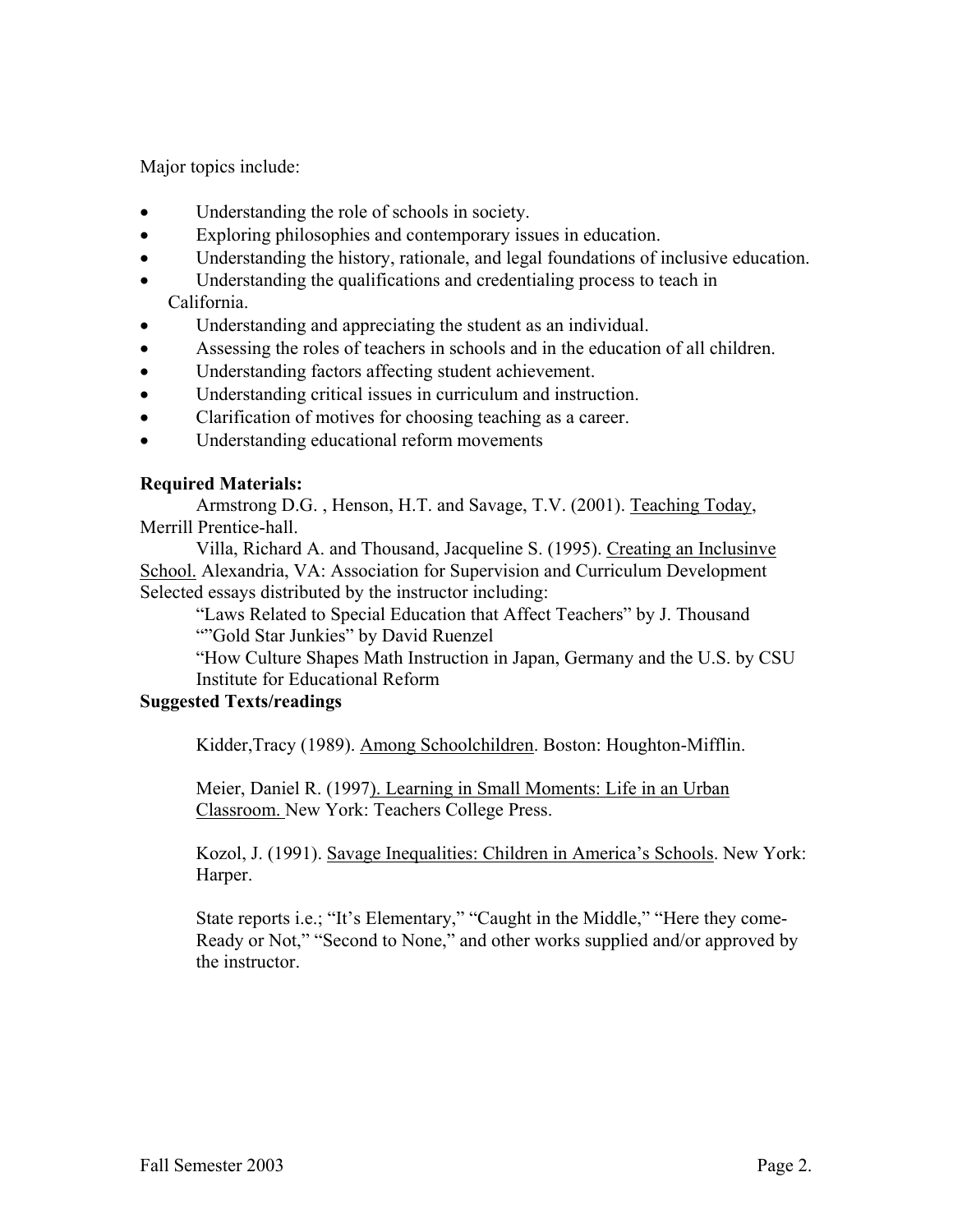# **Course Requirements**

*General Expectations*: This course is designed for dynamic learning where students take an active part in the learning process. It is therefore essential that students come to class prepared to discuss required readings, submit required assignments, conduct research, lead discussions, and participate in group activities.

*Attendance:* **The attendance policy of the College of Education (COE): Due to the dynamic and interactive nature of courses in the COE, all students are expected to attend all classes and participate actively. At a minimum, students must attend more than eighty percent of class time, or s/he may not receive a passing grade for the course at the discretion of the instructor. If you miss two class sessions, are late (or leave early) to more than three sessions, you cannot receive a grade of "A". If you miss three class sessions, your highest possible grade is a "C+" Should you have extenuating circumstances, contact the instructor as soon as possible** 

*Fieldwork*: In addition to in-class work, assigned readings, and projects, students will be expected to observe a minimum of 45 hours in public schools. Each student will maintain a journal, documenting interesting observations, analysis and questions generated from observations of classrooms in various educational settings (see guidelines for field experience.) Written reports of these visits and the observation forms **will be submitted on three dates listed on the tentative class schedule**. These reports will be included in determining the final grade. These "field experiences **may be** included in the requirements for admission to the CSUSM Teacher Credential program.

*Reading Log*: Students are expected to read and keep a log summarizing at least articles selected from newspapers, magazines, and/or professional journals. The articles chosen should relate to education in general and to the topics mentioned in the text. The instructor will furnish several of the articles. No readings logs will be accepted after . Entries for the log should provide the following:

- title, source, and date of the article, and  $\text{Log } \# -i.e., \text{``Log } \# 3$
- a brief summary of the main points
- personal reflections

You may be asked to share these articles with other students. The log will be collected and will be reflected in the final grade.

*Teacher Interview*: Students will interview a teacher and write a 3 to 4 page summary of the information learned. **Specific details will be distributed and discussed in the first class.**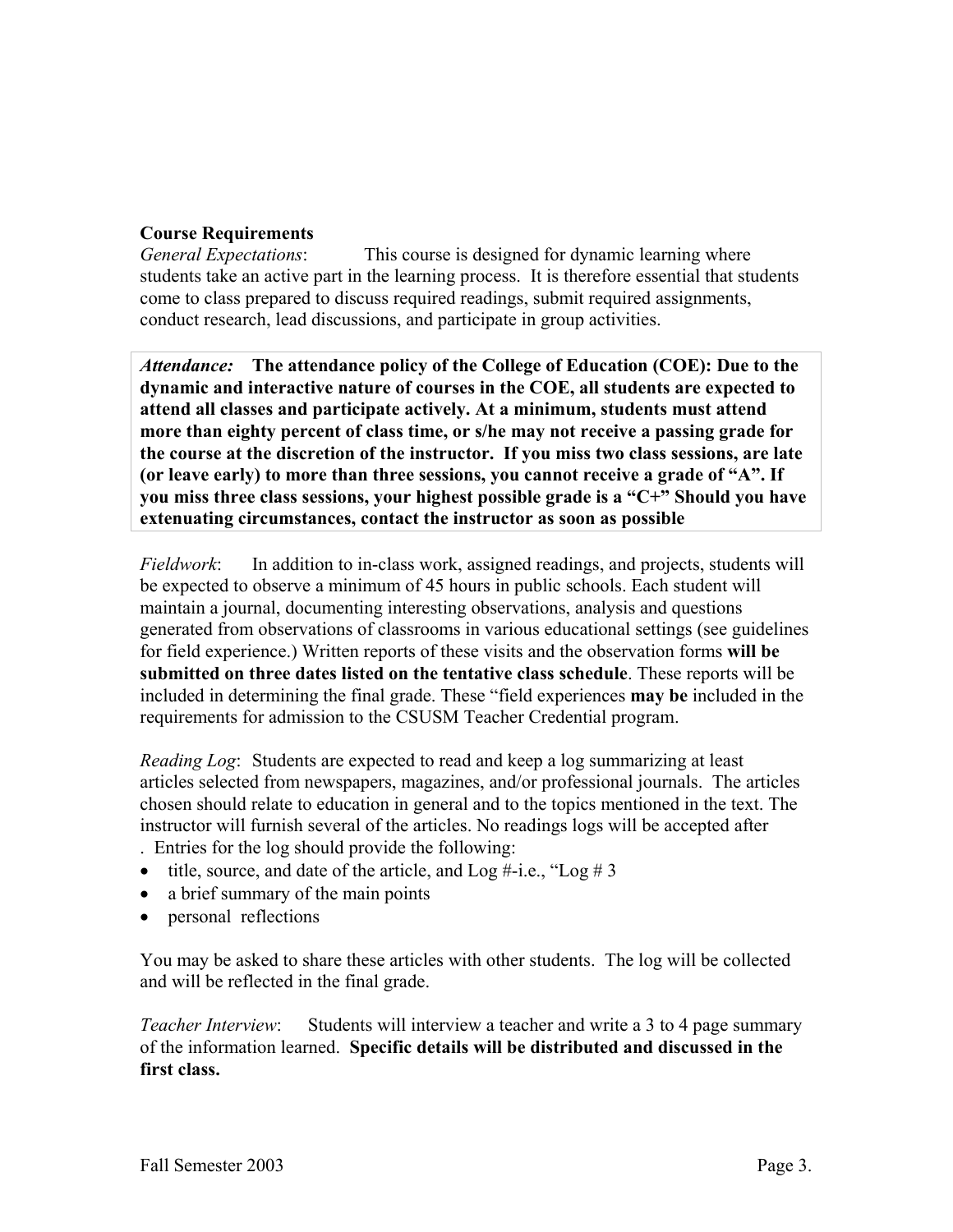*Technology Assignments*: students are expected to demonstrate competency in the use of various forms of technology (i.e., word processing, electronic mail, use of the Internet and/or multimedia presentations). Several assignments will require use of the Internet.

# *Standards of Quality and Effectiveness for Professional Teacher Preparation Programs*

Under new provisions of state law, institutions of higher education are to spell out specific behaviors students will be able to perform after successfully completing a course of study. The behaviors listed below have been adopted for this class.

*Students successfully completing Education 350:* 

- are aware of their own personal values and biases and recognize ways in which these values and biases affect the teaching and learning of students.
- resist racism and acts of intolerance.

appropriately manage their professional time spent in teaching responsibilities to ensure that academic goals are met.

- understand and honor legal and professional obligations to protect the privacy, health, and safety of students, families, and other school professionals
- are aware of and act in accordance with ethical considerations
- they model ethical behaviors for students.
- understand and honor all laws relating to professional misconduct and moral fitness.
- know and use principles of universal design to differentiate instruction and develop accommodations and modifications in curriculum, assessment, and instruction in order to ensure that special populations including students with identified disabilities, students with behavior intervention plans, and students considered gifted and talented have access to and actively participate in the general education core curriculum.
- can articulate the rationale for inclusive educational opportunities for all students.
- are familiar with major disability characteristics and strategies for accommodating those differences in the classroom. They know the eligibility criteria for special services (e.g., special education, gifted and talented services
- are familiar with their legal and ethical responsibilities to participate in the Individual Education Program (IEP) process and implement students' IEPs with integrity.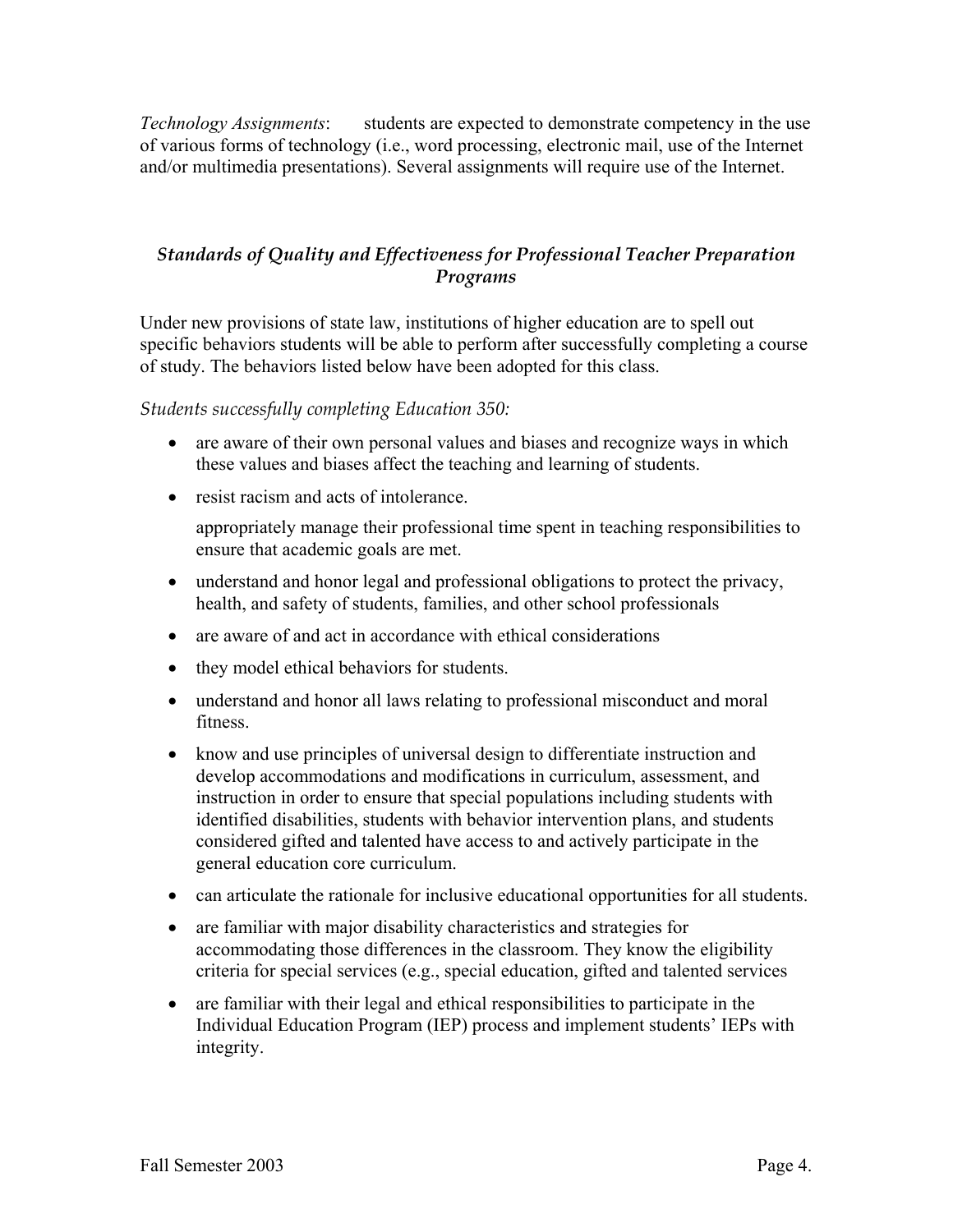- use pre-referral processes such as the Student Study Team and consultation with general and special education colleagues rather than automatic referral of students to special education or other exceptional services
- collaborate with special educators and other specialized support personnel to plan for, teach, and assess the students with special characteristics for whom they are responsible
- use natural peer supports (e.g., partner learning, peer tutoring, classroom meetings), collaborative teaching and learning methods, and other appropriate materials and technologies (including assistive technologies) to a) create a caring classroom community in which students value one another's differences, b) develop the social competence of and relationships among class members, and c) meet the educational and social/emotional needs of individual students

**Class Assessments/ Grading:** From time to time the instructor may administer short assessments to determine student comprehension of the concepts being presented in class discussions and lectures.

The following point system will be used in determining the final grade:

Attendance and Class Participation (10 points), Teacher Interview (10 points), Reading Log (20 points), Oral Presentation (10 points), Field Experiences (20 points), Technology Assignments (10 points) Final (20 points).

The total number of points earned out of 100 will determine your final grade. A 100-95 A- 94-90 B+ 89-86 B 85-81 B- 80-78 C+ 77-73 C 72-69 C- 68-65 D 64-60 F 59-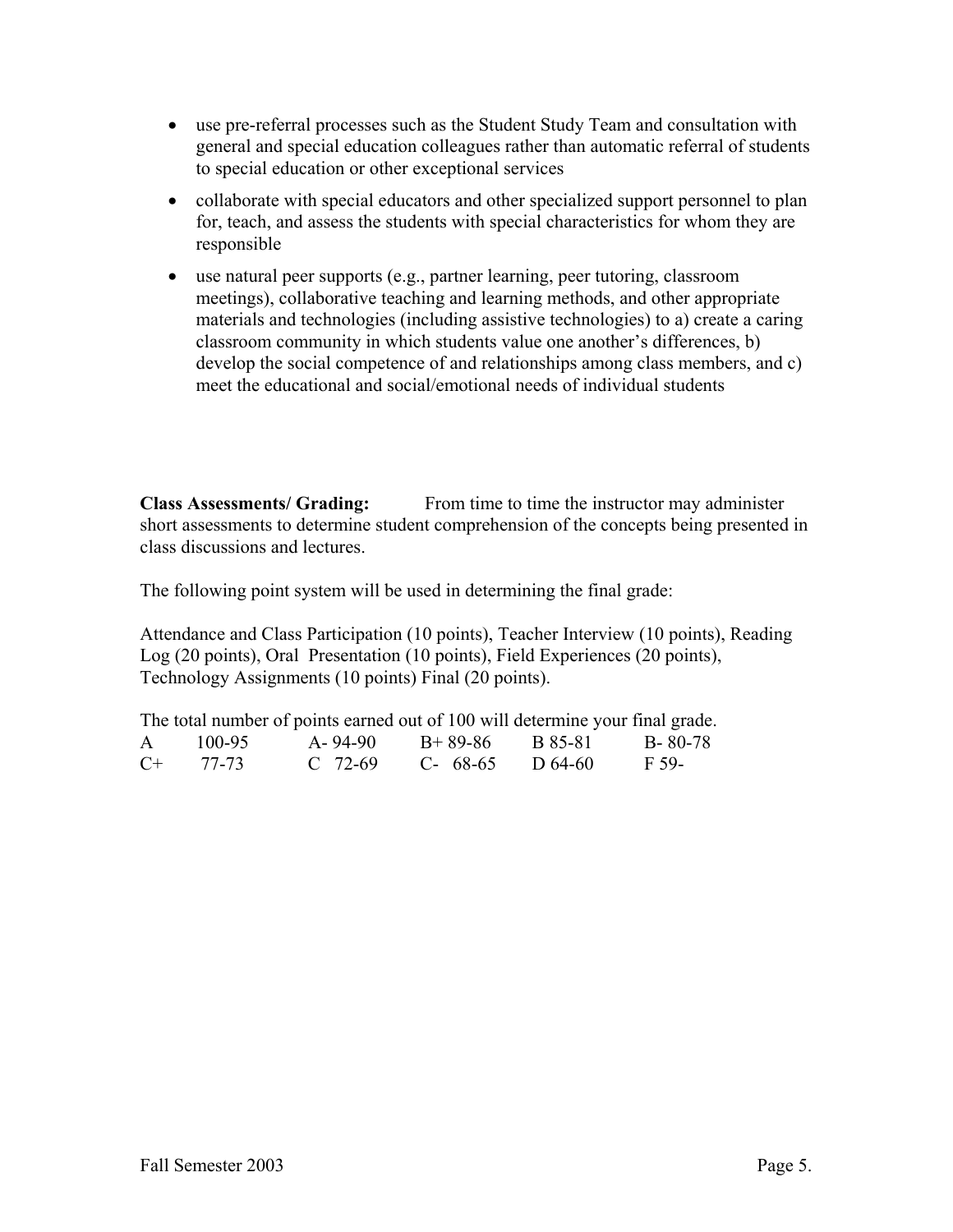| Tentative CLASS SCHEDULE (as of 9/1) |  |
|--------------------------------------|--|
|--------------------------------------|--|

| <b>Date</b> | <b>Topic</b>                                                                                                                                                    | <b>Next</b><br><b>Assignment</b>                              |
|-------------|-----------------------------------------------------------------------------------------------------------------------------------------------------------------|---------------------------------------------------------------|
| 9/8         | Course overview, field experience guidelines, class<br>discussion-"Why do you want to become a teacher"<br>Overview of the credentialing process                | Read textbook<br>Chap.11<br>Interview a<br>teacher            |
| 9/15        | <b>Historical Roots of Education in America</b><br><b>Discuss Teacher Interviews</b>                                                                            | Read Chap.1<br>&10, Discuss<br>Fieldwork and<br>first journal |
| 9/22        | Fieldwork Discussion #1. - focus on group I<br>First journal assignment Lecture: Teaching in an<br>Age of Change- The influence of Teachers                     | Read Chap 5<br>& 4                                            |
| 9/29<br>and | Exceptional Learners and their needs: school<br>reactions categorical programs: GATE, Special                                                                   | Read Chap. 8                                                  |
| 10/6        | Education, LEP/NEP (ELL). Title I, etc                                                                                                                          |                                                               |
| 10/13       | Classroom Management, School discipline,<br>suspension/expulsion Start technology assignment                                                                    | Read Chap. 6                                                  |
| 10/20       | Field Experience Discussion #2.-discipline<br><b>Curriculum and Instruction</b>                                                                                 | Read Chap. 15                                                 |
| 10/27       | School Governance, role of the state, county and<br>local school districts. Superintendent, Board power<br>and responsibilities, Teacher Unions- Teacher Ethics | Read<br>Chap.12& 10<br><b>Technology</b><br>assignment<br>due |
| 11/3        | Philosophy, Community Values-Classroom Impact                                                                                                                   | Read Chap. 13                                                 |
| 11/10       | Learners Rights, major laws impacting school<br>practices                                                                                                       | . Read Chap.<br>14 & 7                                        |